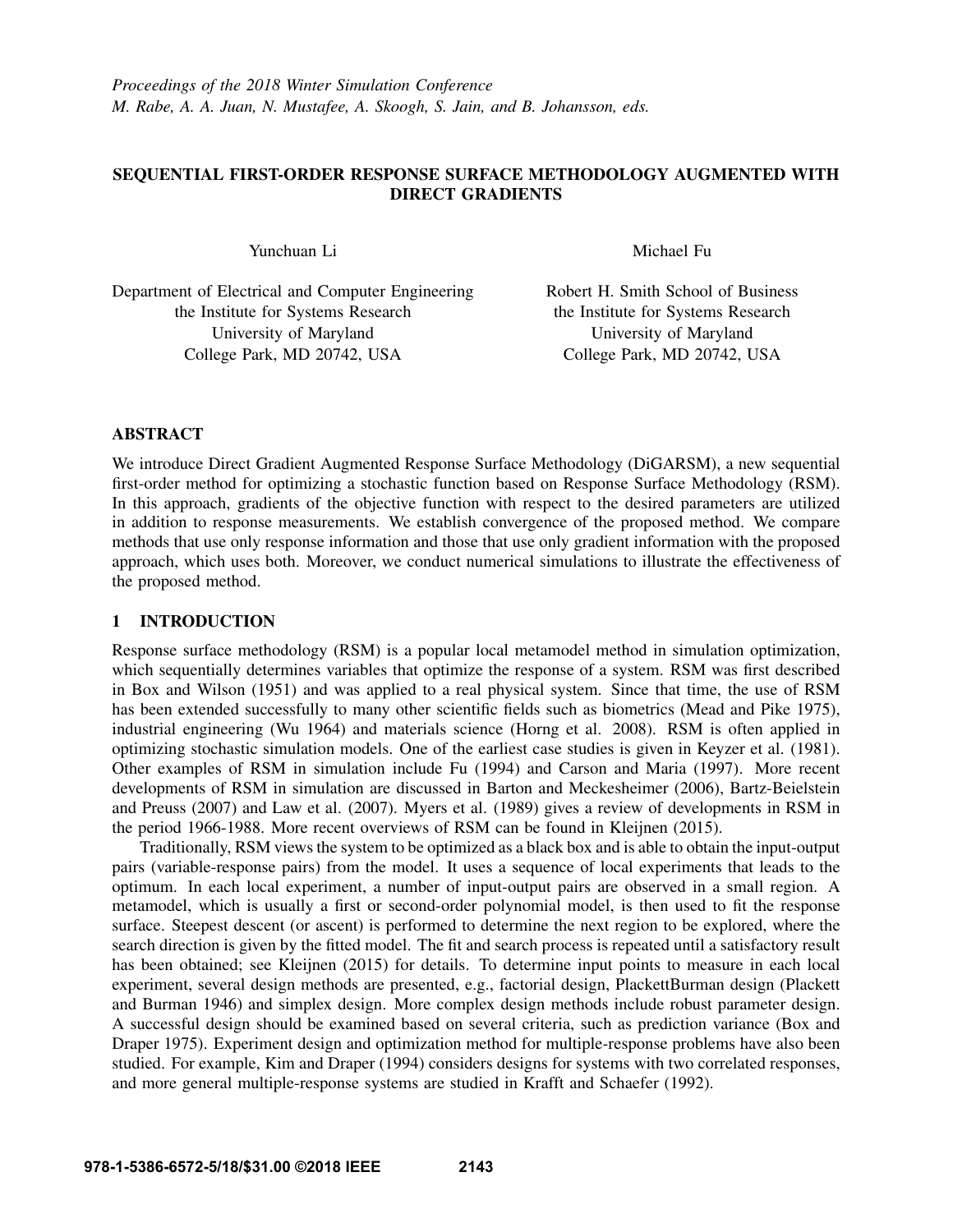Though RSM is only a heuristic (Kleijnen 2015), it works well in applications when relatively accurate response measurements are available. However, the measurement on the output of the system is often noisy, which could lead to unstable behavior of RSM. This is one leading motivation for our research: is there any additional information that we may utilize to cancel the negative impact of noisy response measurements?

In some simulation settings, direct gradient information may also be available, i.e., in addition to the performance measure of the system, the gradient of the performance measurement with respect to (w.r.t.) the parameters of interest, is also included in the output responses. A number of techniques to estimate the gradient of performance measure through samples have been proposed. Examples of such methods include perturbation analysis (Ho and Cao 1983; Glasserman 1991) and the likelihood ratio method (Rubinstein and Shapiro 1993). The gradient estimate has been applied extensively to stochastic approximation (Fu 1994). Therefore, when gradient measurements are also available, one way to potentially improve traditional RSM is to combine gradient information in fitting the metamodel. One big question here is how to incorporate the extra gradient measurements. A similar question is addressed in the context of stochastic approximation (Chau et al. 2014a; Chau et al. 2014b), where both gradient and response measurements are utilized with proven record of improvement. Therefore, we hope that the gradient measurements will help improve the performance of RSM.

With additional gradient information, a modified regression model-Direct Gradient Augmented Regression (DiGAR)-is investigated in Fu and Qu (2014). DiGAR fits a regression model using both response and gradient information with a least squares approach. This regression model shows great potential in the presence of significant response measurement noise. Under some mild assumptions, it is also shown that the estimator of the gradient is unbiased. Therefore, we expect the modified RSM with DiGAR model will perform better than traditional RSM with regular least-squares regression model. Moreover, since gradient augmented RSM uses both response and gradient measurements, we also believe that in cases where gradient information is unreliable but response measurement is accurate, i.e., high variance in gradient measurement but low in response measurement, the modified RSM should still perform well.

Another drawback in applying RSM is the lack of theoretical convergence guarantee. Some prior work related to the convergence property of RSM include stopping rules (Miró-Quesada and Del Castillo 2004) and confidence regions (Cahya et al. 2004). Theoretical performance of RSM incorporated with trust region method is presented by Chang et al. (2007). However, to the best of our knowledge, there is little research on the convergence analysis of RSM. Thus, we are also interested in establishing that RSM, including the version augmented with direct gradient information, converges to the optimal point of objective function.

In this paper, we propose an iterative local metamodel method called *Direct Gradient Augmented Response Surface Methodology* (DiGARSM). In each iteration, responses and their gradients w.r.t. to parameter of interest are observed in a local region. These responses are used to fit DiGAR model to determine the search direction. We examine the potential improvements in efficiency when the additional gradient information is present compared to traditional RSM and search model that uses only gradient information. We also investigate the performance of DiGARSM when the variance in gradient measurements is significant. Numerical experiments are carried out to illustrate the power of gradient information on the modified RSM model. Results show that DiGARSM is less sensitive to measurement variances compared to the one that uses only response or only gradient information: it adjusts the search direction with the additional measurements. Moreover, simulations also show that DiGARSM leads to faster convergence than traditional RSM. In summary, contributions of this work include:

- 1. We propose a modified RSM that incorporates both response and gradient measurements.
- 2. We provide preliminary convergence analysis for both RSM and DiGARSM.
- 3. We provide numerical experiments that illustrate the efficiency and robustness against measurement variances of our algorithm.

The rest of the paper is organized as follows: Section 2 describes the underlying problem and proposes DiGARSM, as well as models that use only response or gradient measurements, for one-dimensional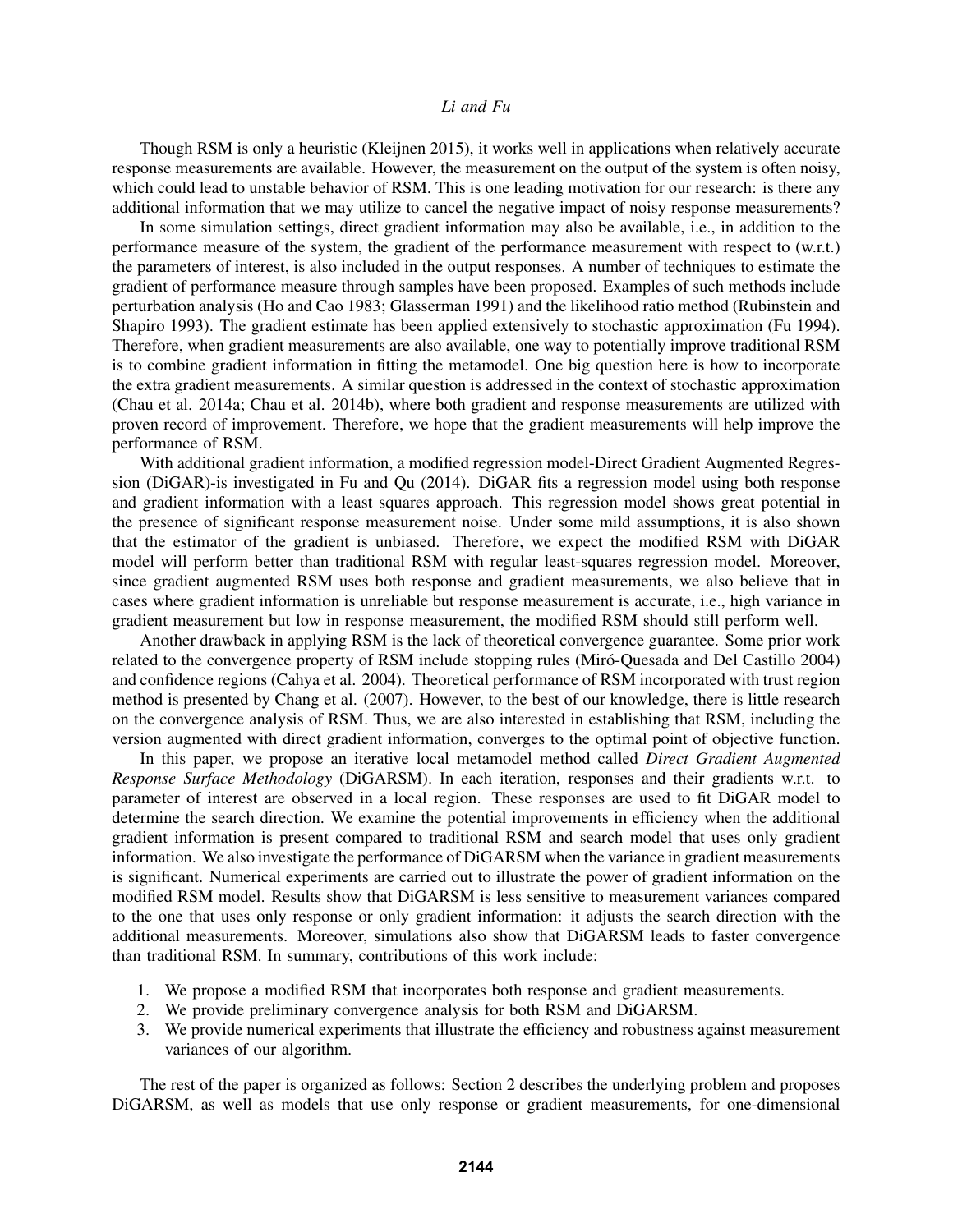problems. Section 3 extends the investigation to multidimensional problems and proposes search directions under such settings. Section 4 presents some preliminary theoretical results. Numerical examples for two different objective functions are shown in Section 5 to illustrate the potential power of this new method. Finally, we conclude and provide some future research directions in Section 6.

#### 2 ONE-DIMENSIONAL PROBLEMS

Consider a stochastic optimization problem

$$
\min_{x \in R} f(x) = \min_{x \in R} \mathbb{E}[\tilde{f}(x)],
$$

where  $f : \mathbb{R} \to \mathbb{R}$ ,  $f(x) = \mathbb{E}[\tilde{f}(x)]$ , and  $\tilde{f}(x)$  is a noisy sample of response at *x*. We assume that  $f(x)$ is a convex function but its closed form is not available to us. In addition to access to noisy response samples, we can also obtain noisy direct gradient  $\nabla f(x)$  estimates at the same time. Let  $\nabla f(x) = \mathbb{E}[\nabla f(x)]$ . Further assume homogeneous noise in the estimation, let  $\tilde{f}(x) = f(x) + \varepsilon_x$  and  $\nabla \tilde{f}(x) = \nabla f(x) + \delta_x$ , where  $\epsilon_x \sim N(0, \sigma_f^2)$ ,  $\delta_x \sim N(0, \sigma_g^2)$ , Cov $(\epsilon_x, \delta_y) = \rho$  for  $x = y$  and 0 otherwise.

RSM generates a sequence of iterates  $\{x_k\}$ . At iteration *k*, input-output pair samples around  $x_k$  are taken and fitted to a linear model. The next iterate is found using the recursion

$$
x_{k+1} = x_k - a_k g_k, \tag{1}
$$

where  $g_k$  is the derivative, which is obtained from the fitted linear model, and  $a_k > 0$  is the step size. Suppose that at iteration *k* we sample symmetrically around  $x_k$  at  $x_k + c_k$ ,  $x_k - c_k$  for *n* times each, where  $c_k$  is some positive number that changes at each iteration. Denote the optimal point by

$$
x^* = \arg\min_x f(x).
$$

We hope that recursive runs of Equation (1) will lead to  $x^*$ . To make our notation cleaner, we denote  $x^i_k$ as the *i*-th sampled set of points in the *k*-th iteration, i.e.,  $x_k^i = \{x_{k-1}^i, x_{k+1}^i\} = \{x_k - c_k, x_k + c_k\}$  for all  $\hat{i}$ . With a little abuse of notation, let  $\tilde{f}(x_k^i) = \{\tilde{f}(x_{k,-}^i), \tilde{f}(x_{k,+}^i)\}\$ and  $\nabla \tilde{f}(x_k^i) = \{\nabla \tilde{f}(x_{k,-}^i), \nabla \tilde{f}(x_{k,+}^i)\}\$ be the set of response and gradient estimates of the set  $x_k^i$ . To simplify equations, define set  $\mathscr{S} = \{+, -\}.$ 

Now assume that the algorithm has proceeded to iteration *k*. In the rest of this section, we will discuss the metamodel to be fit and the corresponding gradient estimates under different assumptions.

Remark 1 Traditionally, RSM fits samples to a second-order polynomial in the last step. In this paper we will focus on fitting samples to linear models to obtain the preliminary theoretical results in Section 4.

#### 2.1 Direction by Ordinary Linear Regression (RSM)

First let us assume that we can only access the responses at  $x_k^i$ , i.e., we have  $\tilde{f}(x_k^i)$  for  $i = 1, 2, ..., n$ . To estimate the derivative  $g_k$ , we fit the  $2n$  data to an ordinary linear regression model

$$
\hat{f}(x) = \beta_{k0} + \beta_k x.
$$

The least squares approach minimizes the sum of squared residuals given by

$$
L = \sum_{j \in \mathcal{S}} \sum_{i=1}^{n} (\tilde{f}(x_{k,j}^i) - \hat{f}(x_{k,j}^i))^2
$$
  
= 
$$
\sum_{j \in \mathcal{S}} \sum_{i=1}^{n} (\tilde{f}(x_{k,j}^i) - \beta_{k0} - \beta_k x_{k,j}^i)^2.
$$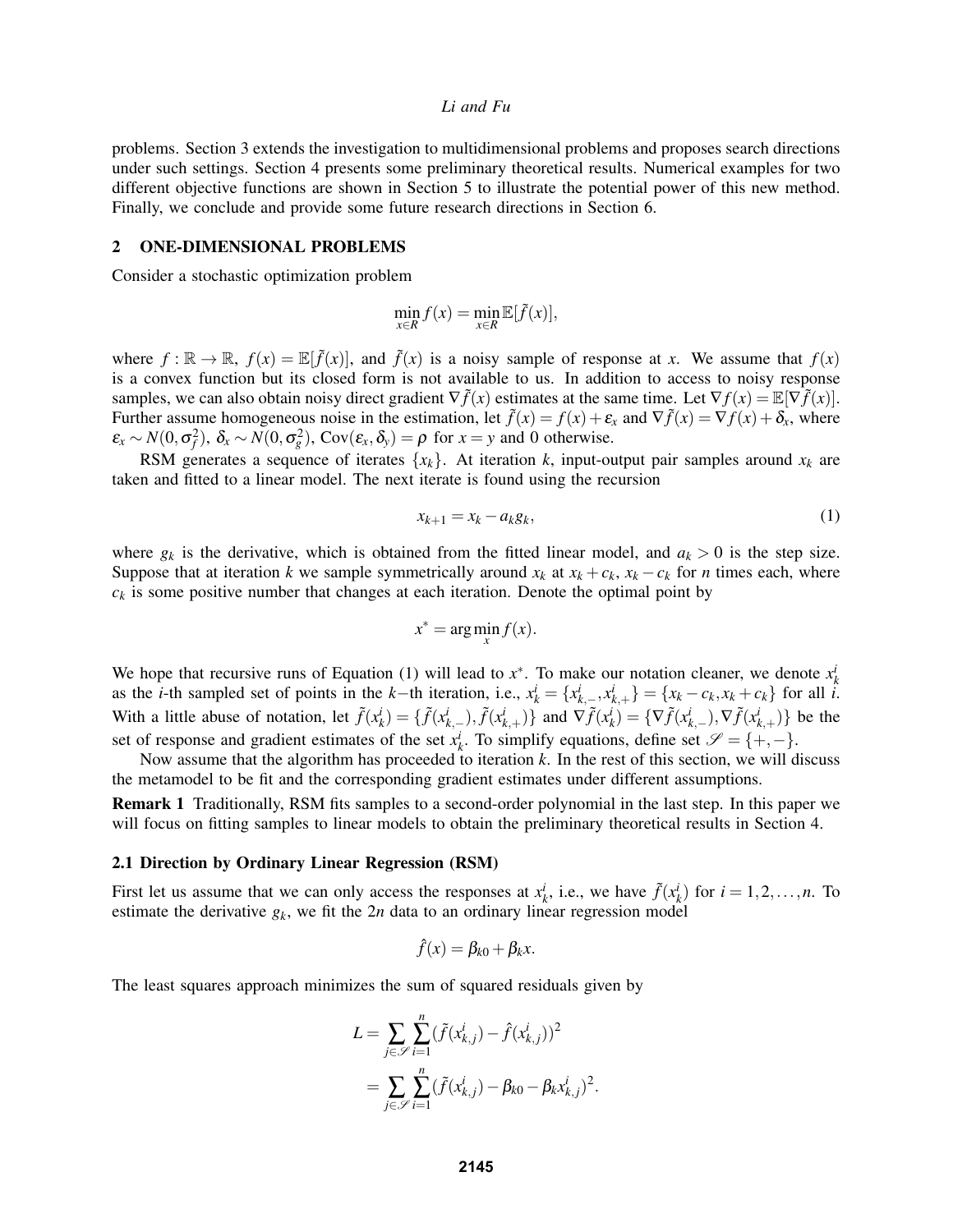The optimal  $\beta_k$  that minimizes *L* is given by

$$
\hat{\beta}_k = \frac{(1/2n)\sum_{j \in \mathscr{S}} \sum_{i=1}^n (x_{k,j}^i - \bar{x}_k)(\tilde{f}(x_{k,j}^i) - \bar{\tilde{f}}_k)}{(1/2n)\sum_{j \in \mathscr{S}} \sum_{i=1}^n (x_{k,j}^i - \bar{x}_k)^2},
$$
\n(2)

where  $\bar{x}_k$  and  $\bar{\tilde{f}}_k$  are the means over all sampled points and sample responses at iteration *k*, respectively. The derivative is then given by  $\hat{\beta}_k$ , i.e.,  $g_k = \hat{\beta}_k$ .

#### 2.2 Direction with Gradient Estimates

In this part, we consider systems where only direct gradient estimates are used, i.e., for  $x_k^i$ , we use only  $\nabla \tilde{f}(x_k^i)$  and not  $\tilde{f}(x_k^i)$ , as in the Gradient Surface Methodology (GSM) of Ho et al. (1992). Then one suitable gradient estimate can be calculated by fitting gradients

$$
\nabla \hat{f}(x) = \beta_k, \forall i = 1, 2, \dots, 2n.
$$

The  $\beta_k$  that minimizes the sum-of-squared-error becomes the optimal estimate in the least squares sense. Therefore,  $\beta_k$  is given by minimizing

$$
L = \sum_{j \in \mathcal{S}} \sum_{i=1}^{n} (\nabla \tilde{f}(x_{k,j}^i) - \nabla \hat{f}(x_{k,j}^i))^2
$$
  
= 
$$
\sum_{j \in \mathcal{S}} \sum_{i=1}^{n} (\nabla \tilde{f}(x_{k,j}^i) - \beta_k)^2.
$$

The minimizer (and hence *gk*) is the mean over all samples, i.e.,

$$
g_k = \hat{\beta}_k = \frac{1}{2n} \sum_{j \in \mathcal{S}} \sum_{i=1}^n \nabla \tilde{f}(x_{k,j}^i) = \nabla \bar{\tilde{f}}_k.
$$
\n(3)

#### 2.3 Direction by Augmented Regression with Gradient

Now we present DiGARSM, in which we assume both response measurement and direct gradient estimates are available at the time of sampling, that is, we can acquire both  $\tilde{f}(x_k^i)$  and  $\nabla \tilde{f}(x_k^i)$  when we sample point  $x_k^i$ . Then we have 2*n* noisy estimates of the responses and gradients. To obtain a proper gradient estimate from these samples, DiGARSM first fit these data to least square  $\alpha$ -DiGAR model proposed in Fu and Qu (2014)

$$
\hat{f}(x) = \beta_{k0} + \beta_k x,
$$
  

$$
\nabla \hat{f}(x) = \beta_k,
$$

by minimizing the weighted sum of loss

$$
L = \alpha \sum_{j \in \mathcal{S}} \sum_{i=1}^{n} (\tilde{f}(x_{k,j}^{i}) - \hat{f}(x_{k,j}^{i}))^{2} + (1 - \alpha) \sum_{j \in \mathcal{S}} \sum_{i=1}^{n} (\nabla \tilde{f}(x_{k,j}^{i}) - \nabla \hat{f}(x_{k,j}^{i}))^{2}
$$
  
=  $\alpha \sum_{j \in \mathcal{S}} \sum_{i=1}^{n} (\tilde{f}(x_{k,j}^{i}) - c_{k} - \beta_{k}x_{k,j}^{i})^{2} + (1 - \alpha) \sum_{j \in \mathcal{S}} \sum_{i=1}^{n} (\nabla \tilde{f}(x_{k,j}^{i}) - \beta_{k})^{2},$ 

where  $\alpha \in [0,1]$  is the weight on response measurements and needs to be specified by users.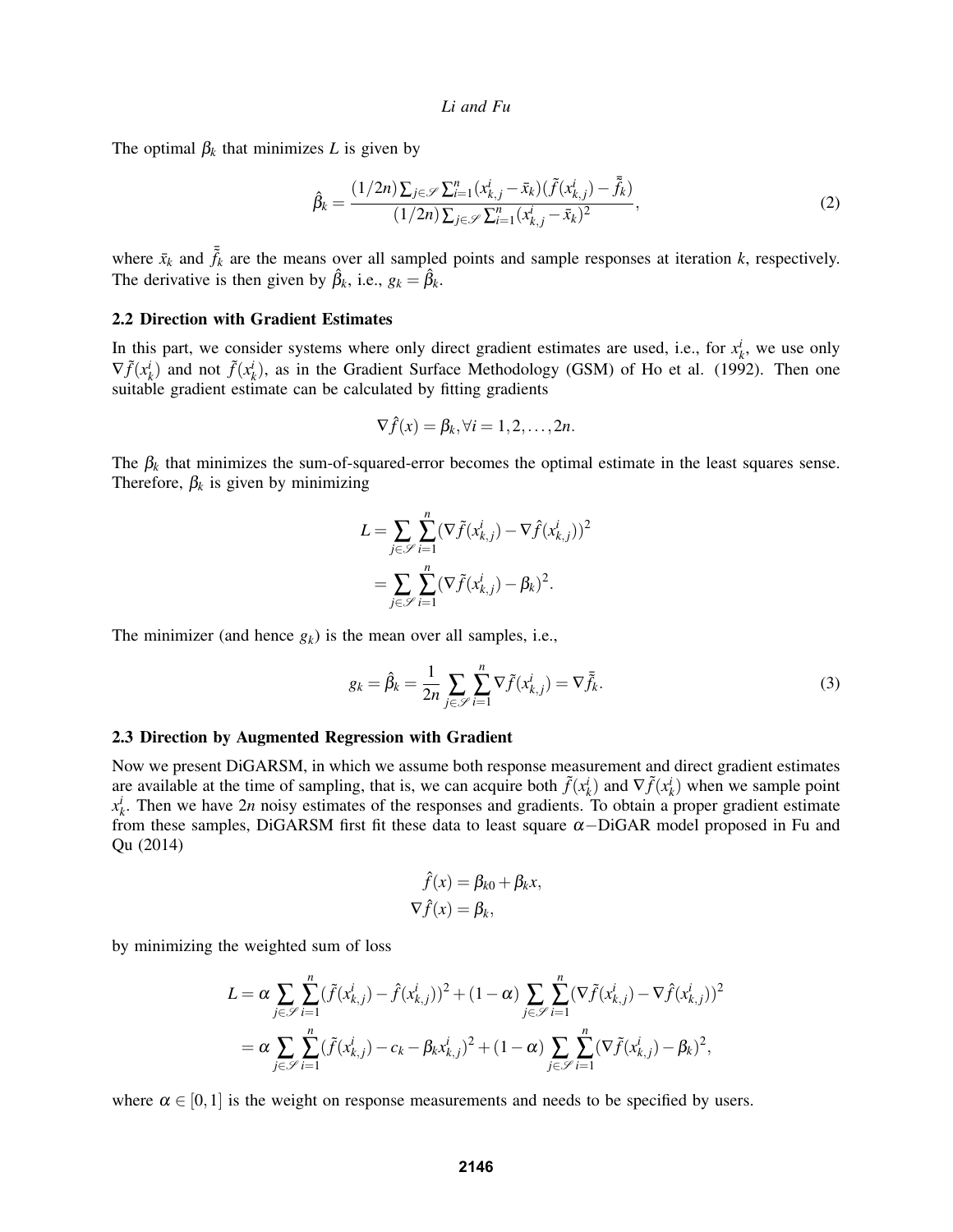The minimizing  $\beta_k$  (and hence  $g_k$ ) is given by

$$
g_k = \hat{\beta}_k = \frac{\alpha(1/2n)\sum_{j \in \mathscr{S}}\sum_{i=1}^n (x_{k,j}^i - \bar{x}_k)(\tilde{f}(x_{k,j}^i) - \bar{\tilde{f}}_k) + (1 - \alpha)\nabla \bar{\tilde{f}}_k}{(1/2n)\alpha \sum_{j \in \mathscr{S}}\sum_{i=1}^n (x_{k,j}^i - \bar{x}_k)^2 + (1 - \alpha)}.
$$
\n(4)

The for DiGARSM takes advantage of both response and gradient samples. Therefore, we expect it will outperform RSM, which only fits response or gradient samples.

Note that if we set  $\alpha = 1$ , the gradient information is not utilized, and Equation (4) becomes Equation (2). If  $\alpha = 0$ , only gradient information is used, and thus reduces to Equation (3), which resembles the Kiefer-Wolfowitz Stochastic Approximation (SA) algorithm, except it uses the sample mean of the gradient estimates.

## 3 MULTIDIMENSIONAL PROBLEMS

In this section we propose the DiGARSM algorithm for problems with more than one dimension, i.e., our objective is to solve

$$
\min_{x \in R^d} f(x) = \min_{x \in R^d} \mathbb{E}[\tilde{f}(x)],
$$

where  $d > 1$  is the number of dimensions. Similar to one-dimensional cases, assume  $\tilde{f}(x) = f(x) + \varepsilon_x$  and  $\nabla \tilde{f}(x) = \nabla f(x) + \Delta_x$ , where  $\Delta_x \sim N(0, \delta_x I)$ . At iteration *k*, we apply a full factorial design to determine the points to sample with a total  $2^dn$  of samples. The *i*−th set of sample points  $x_k^i = \{x_{k,j}^i | j \in \mathcal{S}^d\}$ , the set of response measurements  $\tilde{f}(x_k^i)$  and the set of gradient measurements  $\nabla \tilde{f}(x_k^i)$  are defined analogously. The recursive formula is the same as Equation (1) in one-dimensional problems, except that the iterate  $x_k$  and gradient *g<sup>k</sup>* will be of *d* dimensions. Additionally, the regression models for the three different designs in Section 2 remain unchanged, although the solution may seem more complicated.

#### 3.1 Direction by Ordinary Linear Regression in Multidimensional Problem

With only responses available, RSM fits

$$
\hat{f}(x) = \beta_{k0} + \beta_k^T x,
$$

where  $\beta_k = [\beta_{k1}, \dots, \beta_{kd}]^T$ , by minimizing

$$
L = \sum_{j \in \mathcal{S}^d} \sum_{i=1}^n (\tilde{f}(x_{k,j}^i) - \hat{f}(x_{k,j}^i))^2
$$
  
= 
$$
\sum_{j \in \mathcal{S}^d} \sum_{i=1}^n (\tilde{f}(x_{k,j}^i) - \beta_{k0} - \beta_k^T x_{k,j}^i)^2.
$$

The optimal  $\beta_k$  is given by

$$
\hat{\beta}_k = \left[ \sum_{j \in \mathcal{S}^d} \sum_{i=1}^n (x_{k,j}^i - \bar{x}_k)(x_{k,j}^i - \bar{x}_k)^T \right]^{-1} \left[ \sum_{j \in \mathcal{S}^d} \sum_{i=1}^n (x_{k,j}^i - \bar{x}_k)(\tilde{f}(x_{k,j}^i) - \bar{\tilde{f}}_k) \right].
$$
\n(5)

Consequently, the gradient estimate  $g_k = \beta_k$ .

## 3.2 Direction with Gradient Estimates in Multidimensional Problem

When only gradient information is utilized in multidimensional problems, we fit our data to a model similar to that in the one-dimensional case:

$$
\nabla \hat{f}(x) = \beta_k.
$$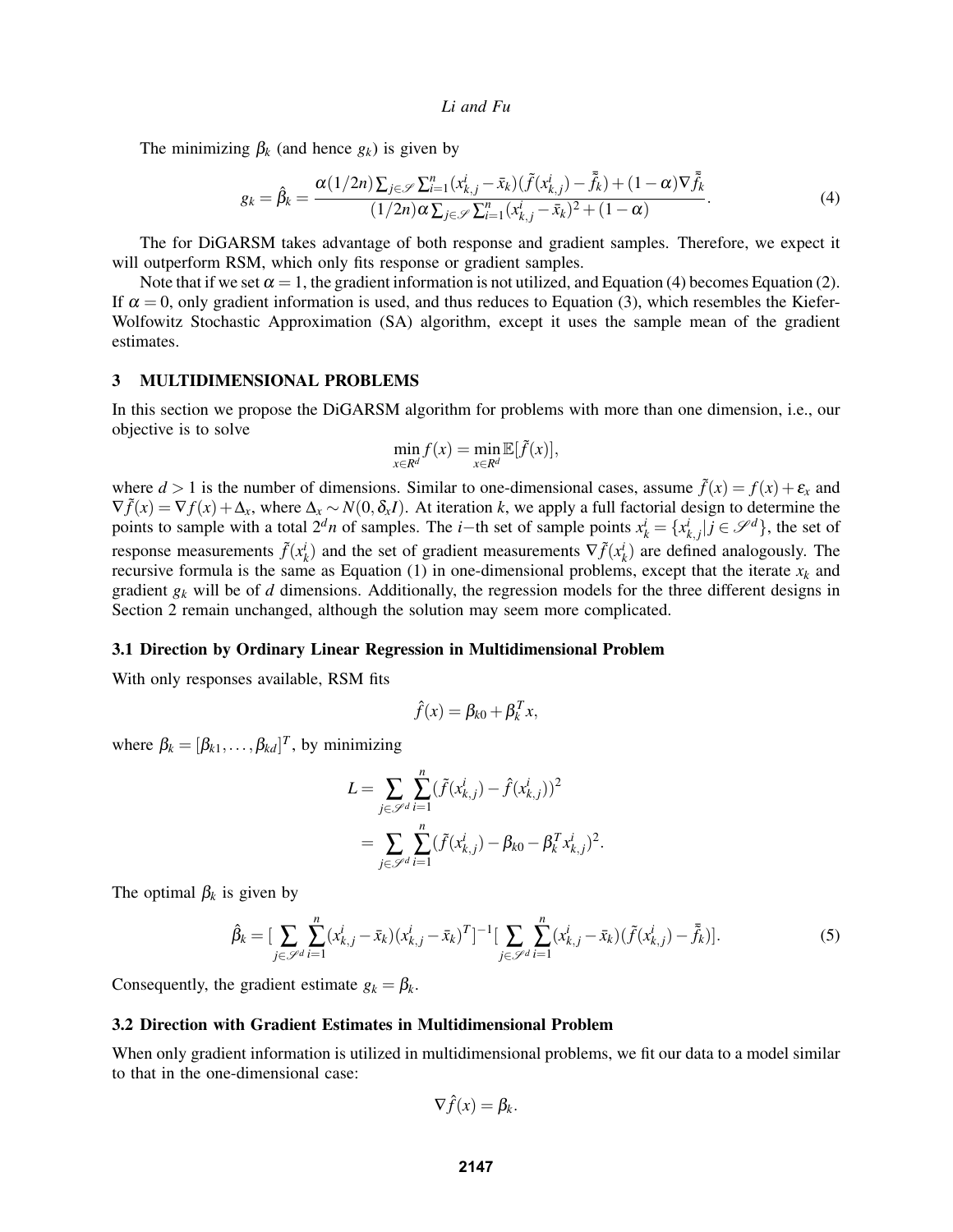By minimizing the sum of squared 2-norm of the error

$$
L = \sum_{j \in \mathcal{S}^d} \sum_{i=1}^n ||\nabla \tilde{f}(x_{k,j}^i) - \nabla \hat{f}(x_{k,j}^i)||^2,
$$

we obtain the optimal  $\beta_k$  (and hence  $g_k$ )

$$
g_k = \hat{\beta}_k = \frac{1}{2^d n} \sum_{j \in \mathcal{S}^d} \sum_{i=1}^n \nabla \tilde{f}(x_{k,j}^i) = \nabla \bar{\tilde{f}}_k,\tag{6}
$$

which is also the mean over all sampled data.

#### 3.3 Direction by Augmented Regression with Gradient in Multidimensional Problem

Similar to the one-dimensional case, DiGARSM assumes that noisy response and gradient information can be obtained, and the derivative estimate is found by fitting the  $\alpha$ -DiGAR model for multidimensional problems

$$
\hat{f}(x) = \beta_{k0} + \beta_k^T x,
$$
  
\n
$$
\nabla \hat{f}(x) = \beta_k = [\beta_{k1}, \beta_{k2}, \dots, \beta_{kd}]^T.
$$

The resulting gradient is found by minimizing

$$
L = \alpha_0 \sum_{j \in \mathcal{S}^d} \sum_{i=1}^n (\tilde{f}(x_{k,j}^i) - \hat{f}(x_{k,j}^i))^2 + \sum_{j \in \mathcal{S}^d} \sum_{i=1}^n (\nabla \tilde{f}(x_{k,j}^i) - \nabla \hat{f}(x_{k,j}^i))^T W (\nabla \tilde{f}(x_{k,j}^i) - \nabla \hat{f}(x_{k,j}^i))
$$
  
=  $\alpha_0 \sum_{j \in \mathcal{S}^d} \sum_{i=1}^n (\tilde{f}(x_{k,j}^i) - \beta_{k0} - \beta_k^T x)^2 + \sum_{j \in \mathcal{S}^d} \sum_{i=1}^n (\nabla \tilde{f}(x_{k,j}^i) - \beta_k)^T W (\nabla \tilde{f}(x_{k,j}^i) - \beta_k),$ 

where  $W = diag(\alpha_1, ..., \alpha_d)$  is the weight matrix with  $\sum_{i=0}^{d} \alpha_i = 1$ , which also needs to be determined by practitioners.

The minimizing  $\beta_k$  (hence  $g_k$ ) is given by

$$
\hat{\beta}_k = [\alpha_0 \sum_{j \in \mathcal{S}^d} \sum_{i=1}^n (x_{k,j}^i - \bar{x}_k)(x_{k,j}^i - \bar{x}_k)^T + 2^d n W]^{-1} [\alpha_0 \sum_{j \in \mathcal{S}^d} \sum_{i=1}^n (x_{k,j}^i - \bar{x}_k)(\tilde{f}(x_{k,j}^i) - \bar{\tilde{f}}_k) + 2^d n W \nabla \bar{\tilde{f}}_k].
$$
 (7)

Similar to the one-dimensional case, when  $\alpha_0 = 0$ , only gradient information is utilized, and when  $\alpha_0 = 1$  only responses of the function are used, the algorithm becomes Kiefer-Wolfowitz (KW) stochastic approximation.

Remark 2 In order to illustrate the differences between the derivatives in the three approaches, and show that Equation (4) can be seen as a hybrid of Equations (2) and (3) (Equations (7), (5), (6), respectively for multidimensional problems), we provide our result in explicit form. In practice, it may be more convenient to write the solution in matrix form; see Fu and Qu (2014) for more details.

#### 4 THEORETICAL RESULTS

We have the following results regarding traditional RSM and DiGARSM, respectively.

**Proposition 1.** *(Sequential First-Order RSM) Let*  $\{x_k\}$  *be a sequence following recursion (1) and*  $g_k = \beta_k$ *given in Equation* (2) *(one dimensional) or Equation* (5) *(multidimensional). If the following conditions hold:*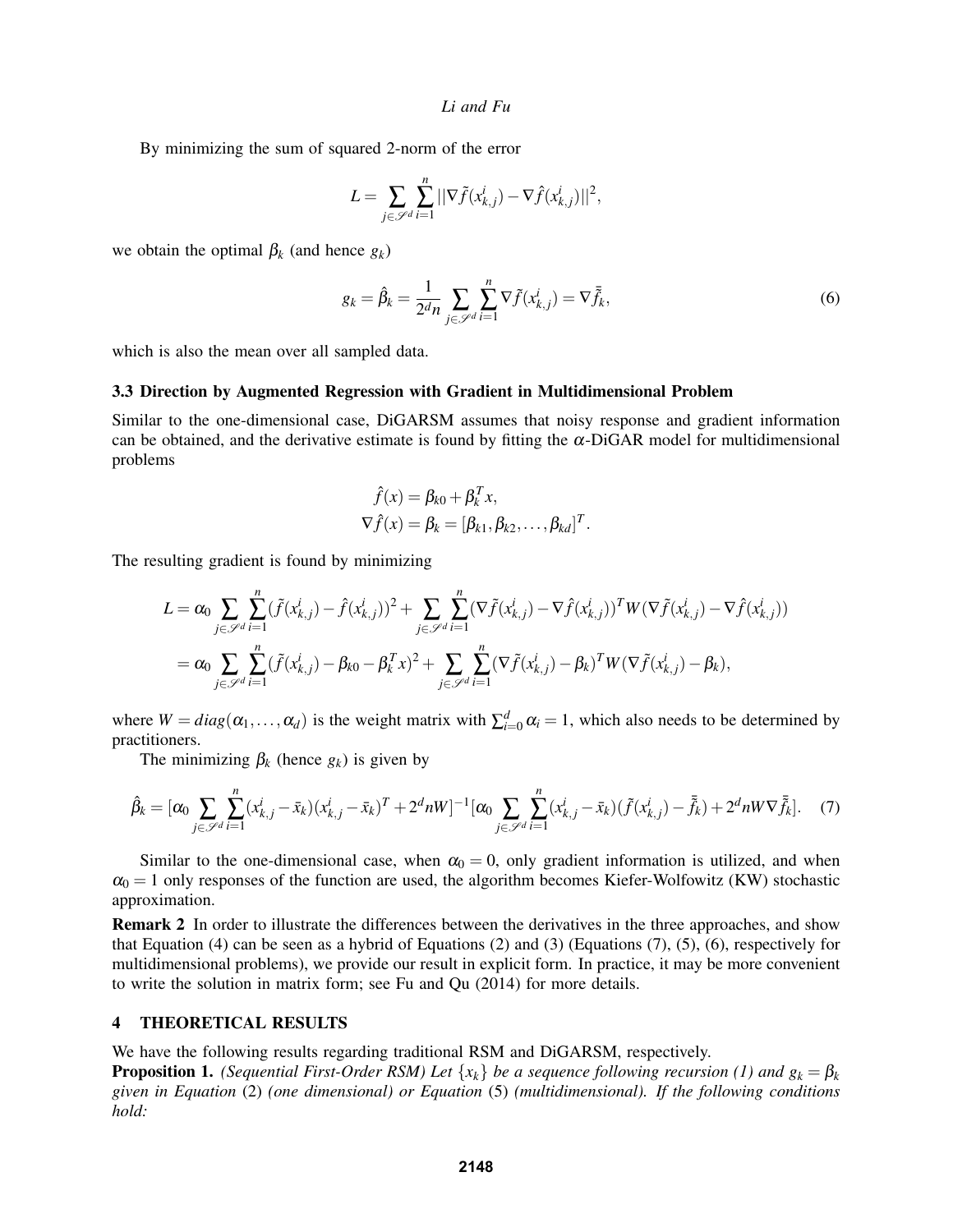- 1.  $\sum_{k=1}^{\infty} a_k = \infty$ ,  $\sum_{k=1}^{\infty} a_k c_k < \infty$ ,  $\sum_{k=1}^{\infty} a_k^2 < \infty$ , and  $\sum_{k=1}^{\infty} a_k^2 c_k^2 < \infty$  for positive sequences  $\{a_k\}$  and {*ck*}*.*
- 2.  $\exists K_0, K_1 > 0$  such that  $K_0||x x^*|| \le ||\nabla f(x)|| \le K_1||x x^*||$  for all  $x \in R$ .
- 3.  $\nabla f(x)^T(x-x^*) > 0$  *for all*  $x \neq x^*$  *(f is quasiconvex).*
- 4.  $\exists B$  such that  $\sigma_f^2 < B < \infty$  and  $\sigma_g^2 < B < \infty$ .
- 5.  $\varepsilon_x$  and  $\delta_y$  are independent for all  $x \neq y$ ,  $Cov(\varepsilon_x, \delta_y) = \rho$  for all  $x \in R$  and  $Cov(\varepsilon_x, \delta_y) = 0$  for  $x \neq y$ .

*Then x<sup>k</sup> converges to x*<sup>∗</sup> *in mean square.*

The proof follows closely the proof of Proposition 2, which will be addressed in our future research. Proposition 2. *(Sequential First-Order DiGARSM) Let* {*xk*} *be a sequence following recursion (1) and g<sup>k</sup>* = β*<sup>k</sup> given in Equation* (4) *(one-dimensional) or Equation* (7) *(multidimensional). Under the same assumptions as those in Proposition 1, x<sup>k</sup> converges to x*<sup>∗</sup> *in mean square.*

To summarize, the algorithmic description of DiGARSM is shown in Algorithm 1.

# Algorithm 1: Algorithmic description of DiGARSM.

**Input:** Initial point  $x_0$ , weights  $\alpha_0, \ldots, \alpha_d$ , positive sequences  $a_k$  and  $c_k$ **Output:** Optimal point  $x^* = \arg\min_x f(x)$  $k \leftarrow 0$ : while *stopping rule not met* do Calculate the set of points to be sampled  $x_k^i$  for  $i = 1, 2, ..., n;$ Obtain samples of response and gradient: *f*( $x_k^i$ ) and  $\nabla f(x_k^i)$  for  $i = 1, 2, \ldots, n$ ; Calculate derivative estimate:  $g_k =$  $\sqrt{ }$  $\int$  $\overline{\mathcal{L}}$  $\alpha(1/2n)\sum_{j\in\mathscr{S}}\sum_{i=1}^n(x_{k,j}^i-\bar{x}_k)(\tilde{f}(x_{k,j}^i)-\bar{\tilde{f}}_k)+(1-\alpha)\nabla\bar{\tilde{f}}_k$  $\frac{\sum_{j\in\mathscr{S}}\sum_{i=1}^n(x_{k,j}^i-x_k)(\sqrt{x_{k,j}})-j\sqrt{x+1}-\alpha\sqrt{x}}{(1/2n)\alpha\sum_{j\in\mathscr{S}}\sum_{i=1}^n(x_{k,j}^i-\bar{x}_k)^2+(1-\alpha)}$  (one - dimensional)  $[\alpha_0 \sum_{j \in \mathscr{S}^d} \sum_{i=1}^n (x_{k,j}^i - \bar{x}_k)(x_{k,j}^i - \bar{x}_k)^T + 2^d nW]^{-1}$  $[\alpha_0 \sum_{j \in \mathscr{S}^d} \sum_{i=1}^n (x_{k,j}^i - \bar{x}_k)(\tilde{f}(x_{k,j}^i) - \bar{\tilde{f}}_k) + 2^d nW \nabla \bar{\tilde{f}}_k]$  (multidimensional)  $x_{k+1}$  ←  $x_k - a_k g_k$ ;  $k \leftarrow k+1$ ; end return *xk*;

## 5 NUMERICAL SIMULATIONS

In this section we compare three different methods for gradient estimates: use both response and gradient information (DiGARSM), use only responses (RSM) and use only gradient information (KW stochastic search). These three designs will be referred to as designs 1, 2, and 3, respectively, henceforth. Two test functions, i.e., quadratic function and Booth function (Jamil and Yang 2013), are used to examine the efficiency of our designs, with the dimension (*d*) set to 2. The measurements of responses and gradients of the function at point *x* are corrupted with measurement noises  $\varepsilon_x$  and  $\delta_x$ , respectively with  $\varepsilon_x \sim N(0, \sigma_f^2)$ and  $\delta_x \sim N(0, \sigma_g^2)$ . The variances of the noises are taken from the set  $\{1, 10, 50\}$ . The initial point is set randomly and the same for all three methods. To compare the efficiency of three designs, the error of the function value of each iterate to the optimum  $(f(x_k) - f(x^*))$  is calculated at each iteration. We run each simulation independently for 10 times and the average error is plotted. The weights  $(\alpha)$  are set to be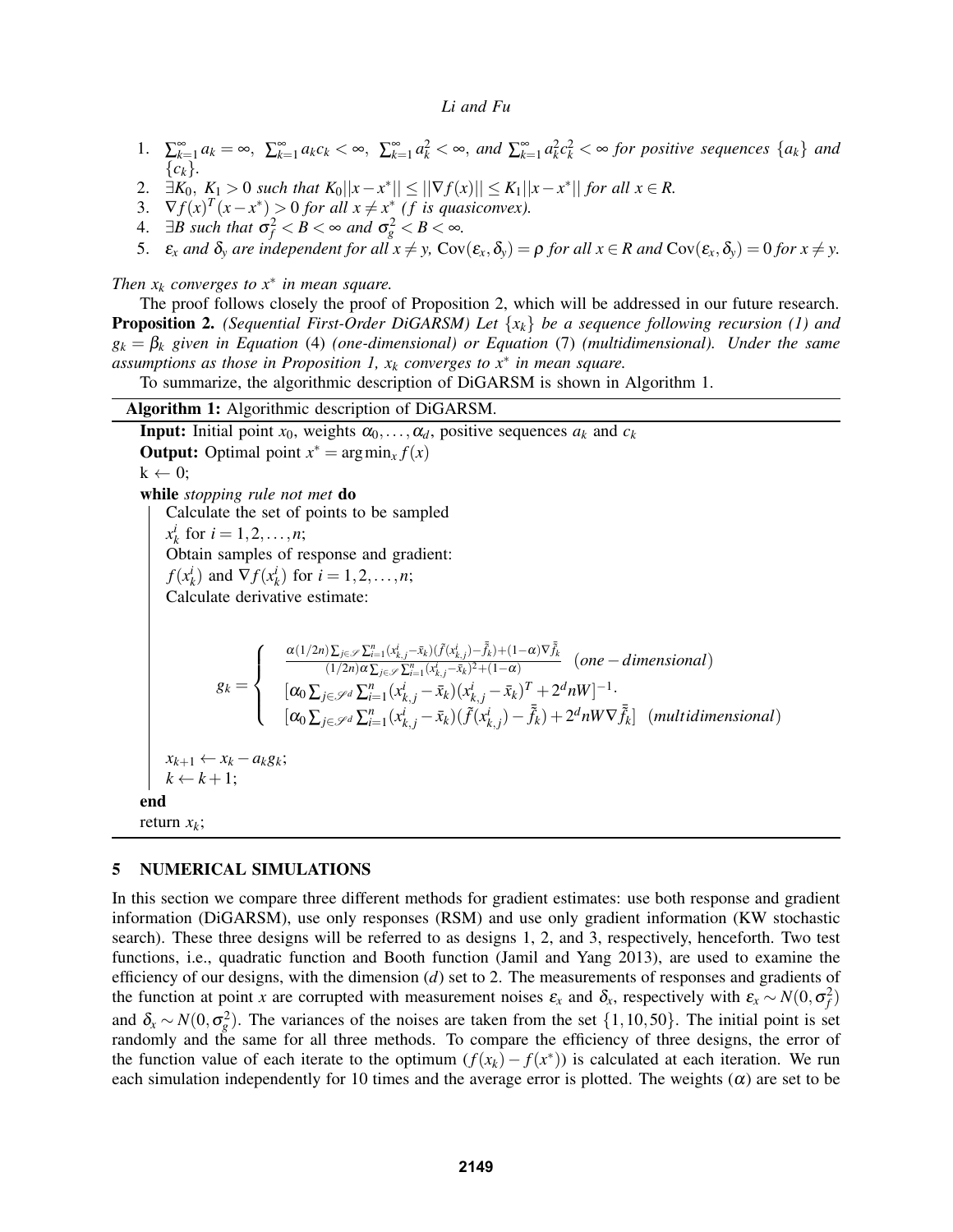uniform, i.e.,  $\alpha_i = 1/3$  for  $i = 0, 1, 2$ . The positive sequences  $\{a_k\}$  and  $\{c_k\}$  are set to  $a_k = 1/(10+k)$  and  $c_k = (100 + k)^{-\frac{1}{3}}$ .

#### 5.1 Quadratic Function

The quadratic function is given by  $f(x) = x^T x$ . Clearly, the global minimum is achieved at  $x^* = (0,0)^T$ with  $f(x^*) = 0$ . The average error with different combinations of noises variances are shown in Figures 1 to 3. The y-axis is truncated to [0,50] to show details. Note that in Figure 3, the plot of Design 2 is out of the scope due to large error. When the variance of responses measurement  $(\sigma_f^2)$  and variance of gradient measurement  $(\sigma_g^2)$  are low (Figures 1a, 1b, 2a and 2b), all three algorithms perform similarly in error. When  $\sigma_f^2$  is significantly larger (Figures 3a and 3b), the algorithm using only response information has inferior performances, while the other two designs applying gradient information still generate stable results. This makes sense, because RSM is only utilizing very noisy responses of the function but the other two use the less corrupt gradient. When  $\sigma_g^2$  is relatively larger (Figures 1c and 2c), design 3 is affected most, especially for the first few iterations, whereas design 2 is unaffected, because it does not use gradient information at all. Design 1, where both responses and gradients are applied, is affected but to a lesser extent: its error increases for some iterations, but is still very close to that of design 2. When both responses measurements and gradient measurements are noisy (Figure 3c), all three designs are influenced compared with low noise variances. Design 2 becomes very unstable, like those in Figures 3a and 3b. As for design 1 and 3, although the gradient measurements are quite noisy, the two architectures still converge to the optimum.

When the gradient variance is large and the response measurement variance is reasonably small (e.g., Figures 1c and 2c), design 1 has a faster and more stable performance within the first 30 iterations, and after that the two designs perform similarly. We believe that the usage of more informative responses in DiGARSM leads to this result in the first few iterations. When the algorithm has reached a point where the error is small (i.e., after 30 iterations in our example), the variances of the measurements become comparable to the function values (because of the homogeneous noise assumption), which makes design 1 and design 3 perform similarly.

From Figures 1c, 2c and 3a to 3c, it is clear that the use of both gradients and responses of the objective function indeed improves the performance of RSM.



Figure 1: Quadratic function:  $\sigma_f^2 = 1$ .

## 5.2 Booth Function

The Booth function is given by  $f(x) = (x_1 + 2x_2 - 7)^2 + (2x_1 + x_2 - 5)^2$ . The global minimum is achieved at  $x^* = (1,3)$  with  $f(x^*) = 0$ . The average error with different combinations of noise variances are shown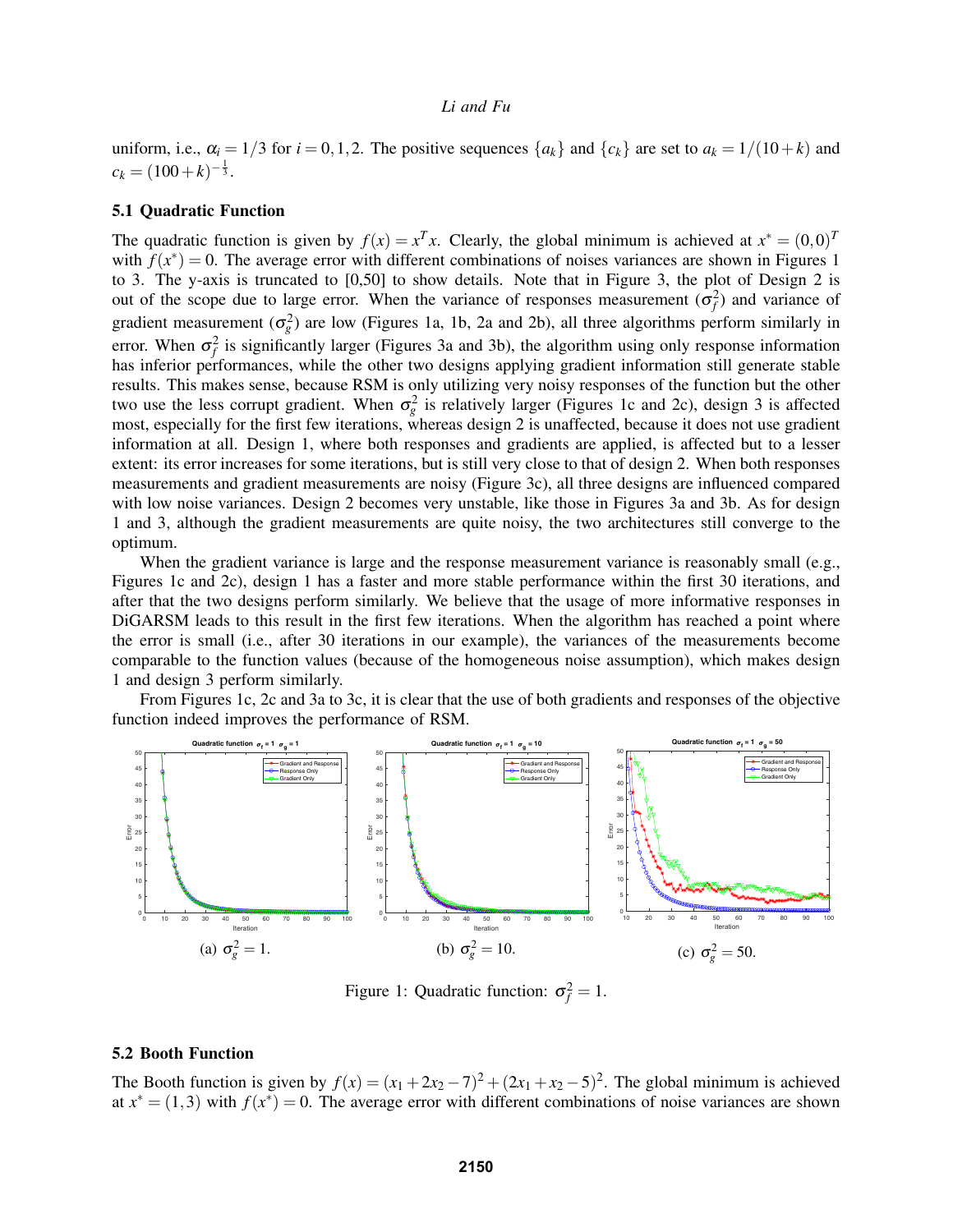



Figure 2: Quadratic function:  $\sigma_f^2 = 10$ .



Figure 3: Quadratic function:  $\sigma_f^2 = 50$ .

in Figures 4 to 6. In Figure 6, design 1 is out of range because of the large error. The results of three designs on Booth function are similar to that of quadratic function: the traditional RSM (Design 2) works well when the response variance is low and becomes unreliable when such variance is large. When only gradient information is utilized (Design 3), the algorithm works relatively well when  $\sigma_g$  is low. When significant noises present in both measurements, the DiGARSM (Design 1) is very robust against such noises, and its performance is comparable to Design 3, which can be seen from Figure 6c.

Remark 3 When gradient and response measurements have the same noise variances, e.g., Figures 2b, 3c, 5b and 6c, design 3 has more stable, reliable performance, suggesting that gradients are more informative than responses under the same noise variance. Therefore, in such cases, practitioners may weight more on gradients in DiGARSM to gain better results.

## 6 CONCLUSION AND FUTURE RESEARCH

In this paper, we proposed DiGARSM, a new metamodel-based optimization method that combines traditional RSM and gradient measurements. In some optimization settings, estimates of the gradient of the objective function w.r.t. the parameters of interest may also be available in addition to responses of the function. Our approach provides a method to combine the response and gradient measurements through  $\alpha$ –DiGAR model. It was shown by numerical examples that our approach is robust to measurement noise of both information compared to designs that use only single information. We assumed that the objective function has homogeneous variance. Therefore, one possible extension of this work is investigating the performance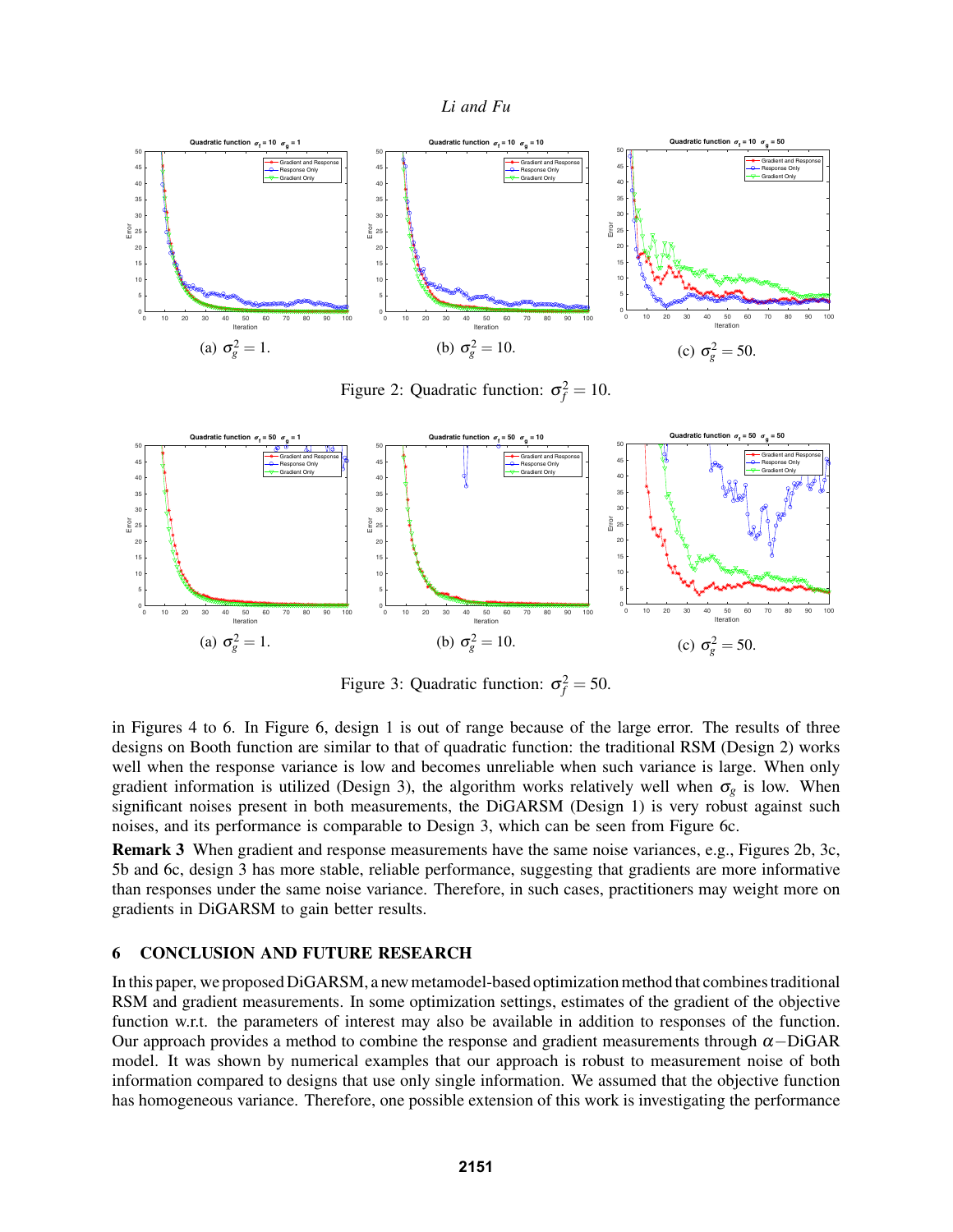



Figure 5: Booth function:  $\sigma_f^2 = 10$ .

of DiGARSM on heterogeneous variance. In particular, we expect DiGARSM to have better performance when the variance is proportional to the function value. Another natural extension is to design an algorithm that intelligently chooses the weights in DiGARSM. We expect the algorithm will have better performance if it can adaptively emphasize more on less noisy estimates.

We note again that the usual sequential RSM procedure involves two phases, with the second phase most commonly a single iteration of a higher-order (usually quadratic) fit, from which the optimum is estimated. Such a procedure is necessarily a finite-time procedure involving a stopping time, and thus asymptotic convergence analysis such as employed here would not be appropriate. Future work would consider this setting, and one proposed approach is to use finite-time complexity bounds like the ones introduced in Nemirovski et al. (2009), and summarized in Ghadimi and Lan (2015).

#### ACKNOWLEDGMENTS

This work was supported in part by the National Science Foundation under Grants CMMI-1362303 and CMMI-1434419.

#### **REFERENCES**

Barton, R. R., and M. Meckesheimer. 2006. "Metamodel-Based Simulation Optimization". Volume 13 of *Handbooks in Operations Research and Management Science*, 535–574. Elsevier.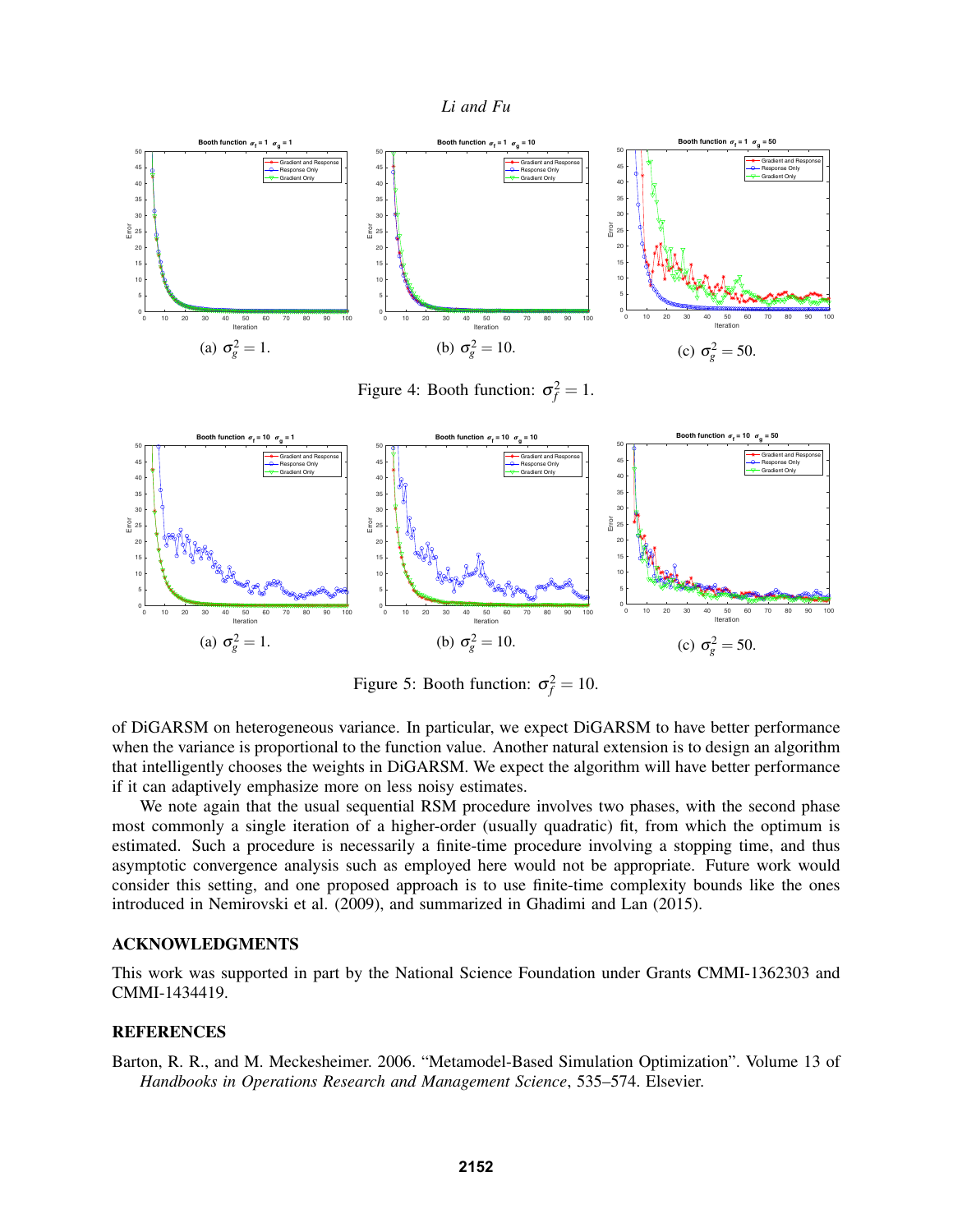

Figure 6: Booth function:  $\sigma_f^2 = 50$ .

- Bartz-Beielstein, T., and M. Preuss. 2007. "Experimental Research in Evolutionary Computation". In *Proceedings of the 9th Annual Conference Companion on Genetic and Evolutionary Computation*, edited by D. Thierens, GECCO '07, 3001–3020. New York, NY, USA: ACM.
- Box, G. E., and N. R. Draper. 1975. "Robust Designs". *Biometrika* 62(2):347–352.
- Box, J., and W. Wilson. 1951. "Central Composites Design". *Journal of the Royal Statistical Society* 1:1–35.
- Cahya, S., E. D. Castillo, and J. J. Peterson. 2004. "Computation of Confidence Regions for Optimal Factor Levels in Constrained Response Surface Problems". *Journal of Computational and Graphical Statistics* 13(2):499–518.
- Carson, Y., and A. Maria. 1997, 12. "Simulation Optimization: Methods and Applications". In *Proceedings of the 1997 Winter Simulation Conference*, edited by S. Andradottir et al., 118–126. Piscataway, New Jersey: IEEE.
- Chang, K.-H., L. J. Hong, and H. Wan. 2007. "Stochastic Trust Region Gradient-Free Method (STRONG) a New Response-Surface-Based Algorithm in Simulation Optimization". In *Proceedings of the 2007 Winter Simulation Conference*, edited by S. Andradottir et al., 346–354. Piscataway, New Jersey: IEEE.
- Chau, M., M. C. Fu, H. Qu, and I. O. Ryzhov. 2014a. "Simulation Optimization: A Tutorial Overview and Recent Developments in Gradient-Based Methods". In *Proceedings of the 2014 Winter Simulation Conference*, edited by A. Tolk et al., 21–35. Piscataway, New Jersey: IEEE.
- Chau, M., H. Qu, and M. C. Fu. 2014b. "A New Hybrid Stochastic Approximation Algorithm". *IFAC Proceedings Volumes* 47(2):241 – 246. 12th IFAC International Workshop on Discrete Event Systems.
- Fu, M. C. 1994, Dec. "Optimization via Simulation: A Review". *Annals of Operations Research* 53(1):199– 247.
- Fu, M. C., and H. Qu. 2014. "Regression Models Augmented with Direct Stochastic Gradient Estimators". *INFORMS Journal on Computing* 26(3):484–499.
- Ghadimi, S., and G. Lan. 2015. "Stochastic Approximation Methods and Their Finite-Time Convergence Properties". In *Handbook of Simulation Optimization*, edited by M. C. Fu, Chapter 7, 179–206. Springer. Glasserman, P. 1991. *Gradient Estimation via Perturbation Analysis*. Springer.
- 
- Ho, Y. C., and X. Cao. 1983. "Perturbation Analysis and Optimization of Queueing Networks". *Journal of Optimization Theory and Applications* 40(4):559–582.
- Ho, Y.-C., L. Shi, L. Dai, and W.-B. Gong. 1992. "Optimizing Discrete Event Dynamic Systems via the Gradient Surface Method". *Discrete Event Dynamic Systems* 2(2):99–120.
- Horng, J.-T., N.-M. Liu, and K.-T. Chiang. 2008. "Investigating the Machinability Evaluation of Hadfield Steel in the Hard Turning with Al2O3/TiC Mixed Ceramic Cool Based on the Response Surface Methodology". *Journal of Materials Processing Technology* 208(1):532 – 541.
- Jamil, M., and X.-S. Yang. 2013. "A Literature Survey of Benchmark Functions For Global Optimization Problems". *arXiv preprint arXiv:1308.4008*.